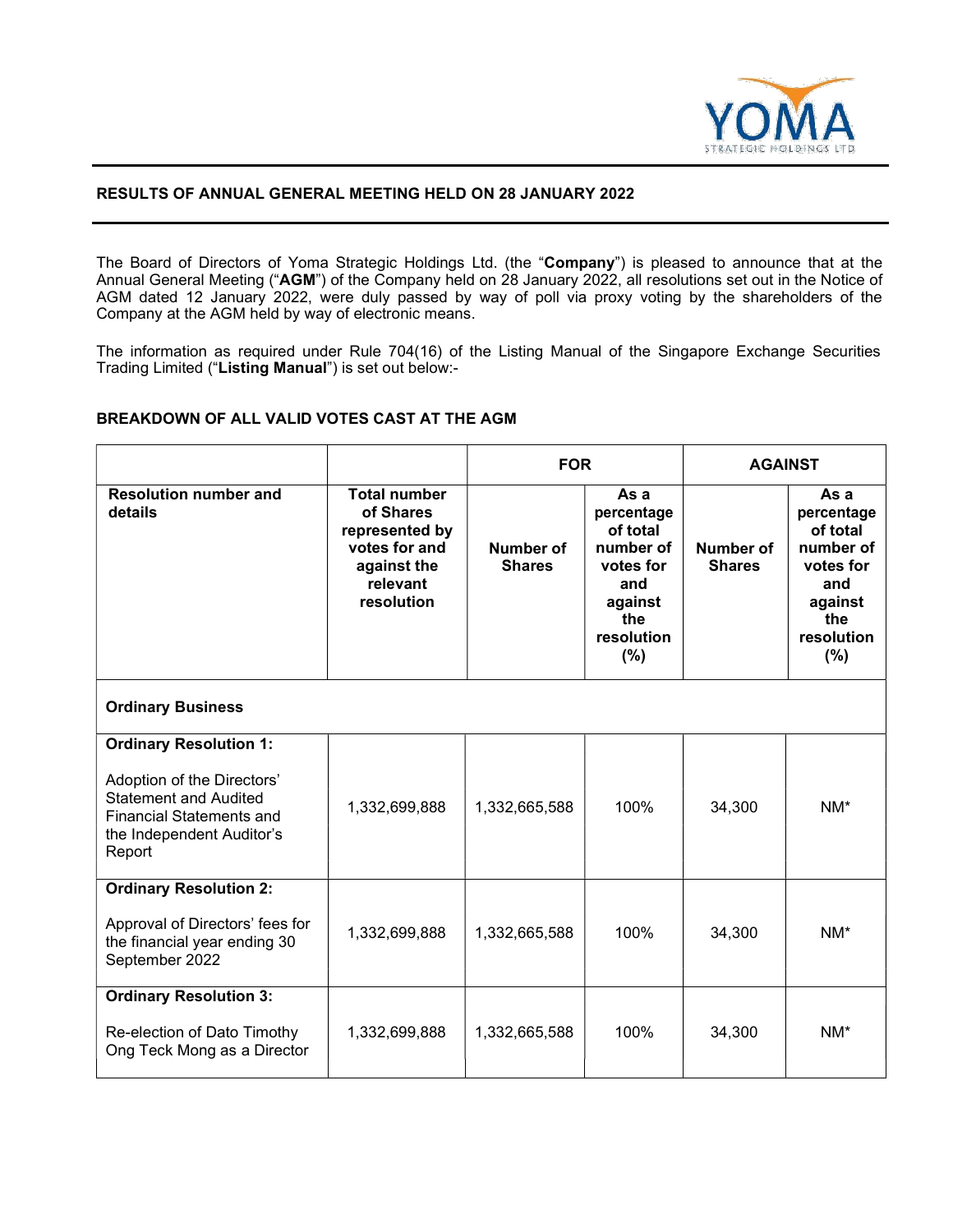|                                                                                                                                             |                                                                                           | <b>FOR</b>                 |                                                                                                  | <b>AGAINST</b>             |                                                                                                         |
|---------------------------------------------------------------------------------------------------------------------------------------------|-------------------------------------------------------------------------------------------|----------------------------|--------------------------------------------------------------------------------------------------|----------------------------|---------------------------------------------------------------------------------------------------------|
| Resolution number and details Total number of                                                                                               | <b>Shares</b><br>represented by<br>votes for and<br>against the<br>relevant<br>resolution | Number of<br><b>Shares</b> | As a<br>percentage<br>of total<br>number of<br>votes for and<br>against the<br>resolution<br>(%) | Number of<br><b>Shares</b> | As a<br>percentage<br>of total<br>number of<br>votes for<br>and against<br>the<br>resolution<br>$(\% )$ |
| <b>Ordinary Resolution 4:</b>                                                                                                               |                                                                                           |                            |                                                                                                  |                            |                                                                                                         |
| Re-election of Mr. George Thia<br>Peng Heok as a Director                                                                                   | 1,332,699,888                                                                             | 1,332,665,588              | 100%                                                                                             | 34,300                     | NM*                                                                                                     |
| <b>Ordinary Resolution 5:</b>                                                                                                               |                                                                                           |                            |                                                                                                  |                            |                                                                                                         |
| Re-election of Mr. Cezar<br>Peralta Consing as a Director                                                                                   | 1,332,699,888                                                                             | 1,326,684,388              | 99.55%                                                                                           | 6,015,500                  | 0.45%                                                                                                   |
| <b>Ordinary Resolution 6:</b>                                                                                                               |                                                                                           |                            |                                                                                                  |                            |                                                                                                         |
| Re-appointment of Nexia TS<br>Public Accounting Corporation<br>as Independent Auditor                                                       | 1,332,699,888                                                                             | 1,332,665,588              | 100%                                                                                             | 34,300                     | $NM^*$                                                                                                  |
| <b>Special Business</b>                                                                                                                     |                                                                                           |                            |                                                                                                  |                            |                                                                                                         |
| <b>Ordinary Resolution 7:</b>                                                                                                               |                                                                                           |                            |                                                                                                  |                            |                                                                                                         |
| Authority to issue Shares<br>pursuant to the share issue<br>mandate                                                                         | 1,332,699,888                                                                             | 1,032,445,462              | 77.47%                                                                                           | 300,254,426                | 22.53%                                                                                                  |
| <b>Ordinary Resolution 8:</b>                                                                                                               |                                                                                           |                            |                                                                                                  |                            |                                                                                                         |
| Authority to offer and grant<br>options and issue shares<br>pursuant to the Yoma Strategic<br>Holdings Employee Share Option<br>Scheme 2012 | 1,332,699,888                                                                             | 1,071,340,985              | 80.39%                                                                                           | 261,358,903                | 19.61%                                                                                                  |
| <b>Ordinary Resolution 9:</b>                                                                                                               |                                                                                           |                            |                                                                                                  |                            |                                                                                                         |
| Authority to issue and allot<br>shares pursuant to the Yoma<br>Performance Share Plan                                                       | 1,332,699,888                                                                             | 1,100,818,562              | 82.60%                                                                                           | 231,881,326                | 17.40%                                                                                                  |
| <b>Ordinary Resolution 10:</b>                                                                                                              |                                                                                           |                            |                                                                                                  |                            |                                                                                                         |
| Renewal of Shareholders'<br>Mandate for Interested Person<br>Transactions                                                                   | 682,130,940                                                                               | 682,096,640                | 99.99%                                                                                           | 34,300                     | 0.01%                                                                                                   |

\* NM means not meaningful, less than 0.01%